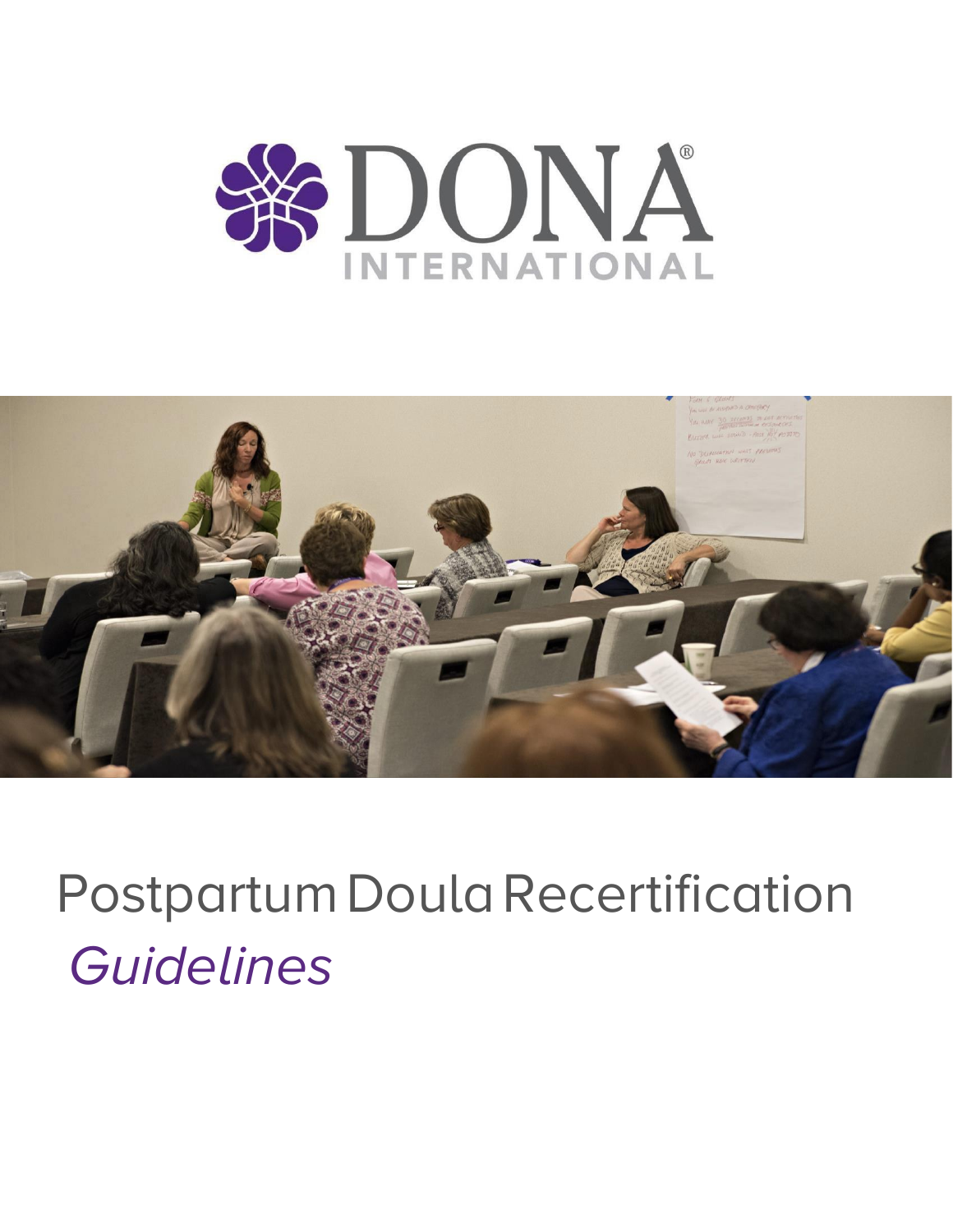

## **Instructions for Recertification**

#### **Maintain continuous membership in DONA International.**

- DONA certified doulas must maintain continuous membership with DONA International. To verify that your membership is current, check the date in your member portal.
- When applying for recertification, a recertifying doula whose membership has lapsed no more than one (1) year may purchase the lapsed membership time and must also pay any applicable late fees and certification reinstatement fees according to the Lapsed Membership Policy.
	- o Pau uour DONA International membership fee on-line in the DONA Boutique or mail a check or money order in US funds to the DONA International home office.
	- o Failure to maintain current membership may delay the recertification process or lead to certification revocation.

Obtain a minimum of eighteen (18) contact hours of continuing education approved by a recognized organization in areas relating to the perinatal or postpartum period (birth, lactation, postpartum mood disorders, etc.) or early parenting. Contact hours must be earned during the current three (3) year certification period.

#### • **Required documentation for continuing education**:

- Copy of the Certificate of Attendance indicating the number of hours earned, the name of the approving organization, the topic, the date and your name. Please keep your Certificate of Attendance for your records. You will be asked to submit a copy of your Certificate of Attendance to DONA International if your application is randomly selected to be audited.
- o Completed DONA Application/Affidavit for Postpartum Doula Recertification verifying your attendance at the continuing education program(s)
- **Acceptable sources of continuing education**:
	- Hours offered at a DONA International annual conference. Attendance at the full in-person conference, even though the number of contact hours offered may total less than eighteen (18), satisfies the minimum number of contact hours required for recertification.
	- o Contact hours earned through continuing education programs, workshops and seminars approved by DONA International.
	- o Hours offered by recognized organizations that provide contact hours for perinatal/child health professionals. Examples include, but are not limited to, state/provincial nursing organizations, Lamaze International, International Childbirth Education Association (ICEA) and International Board of Lactation Consultant Examiners (IBLCE). Details are available on the web site.

#### o **Alternatives to Continuing Education**

Acceptable alternative options and submission requirements are listed below.

You may purchase one (1) six (6) month recertification extension on-line through the DONA Boutique, which will extend the deadline for submission by exactly six(6) months. This extension will not affect your certification period or your next certification expiration date, which will remain on the original schedule. See the Recertification Lapse Policy for further details.

## **Verify the accuracy of all information and documentation provided by completing, signing and returning the Application/Affidavit for Postpartum Doula Recertification.**

• DONA International recommends that recertification applications are submitted two (2) or three (3) months in advance of the deadline, but they must be submitted no later than your certification expiration date. The link for the online submission process is made available once you purchase the Recertification Fee. Please allow six (6) -eight (8) weeks for processing.

## **Submit the Recertification Application Fee in US funds or a copy of your DONA Boutique order confirmation receipt with your Application/Affidavit for Postpartum Doula Recertification. – Active Status**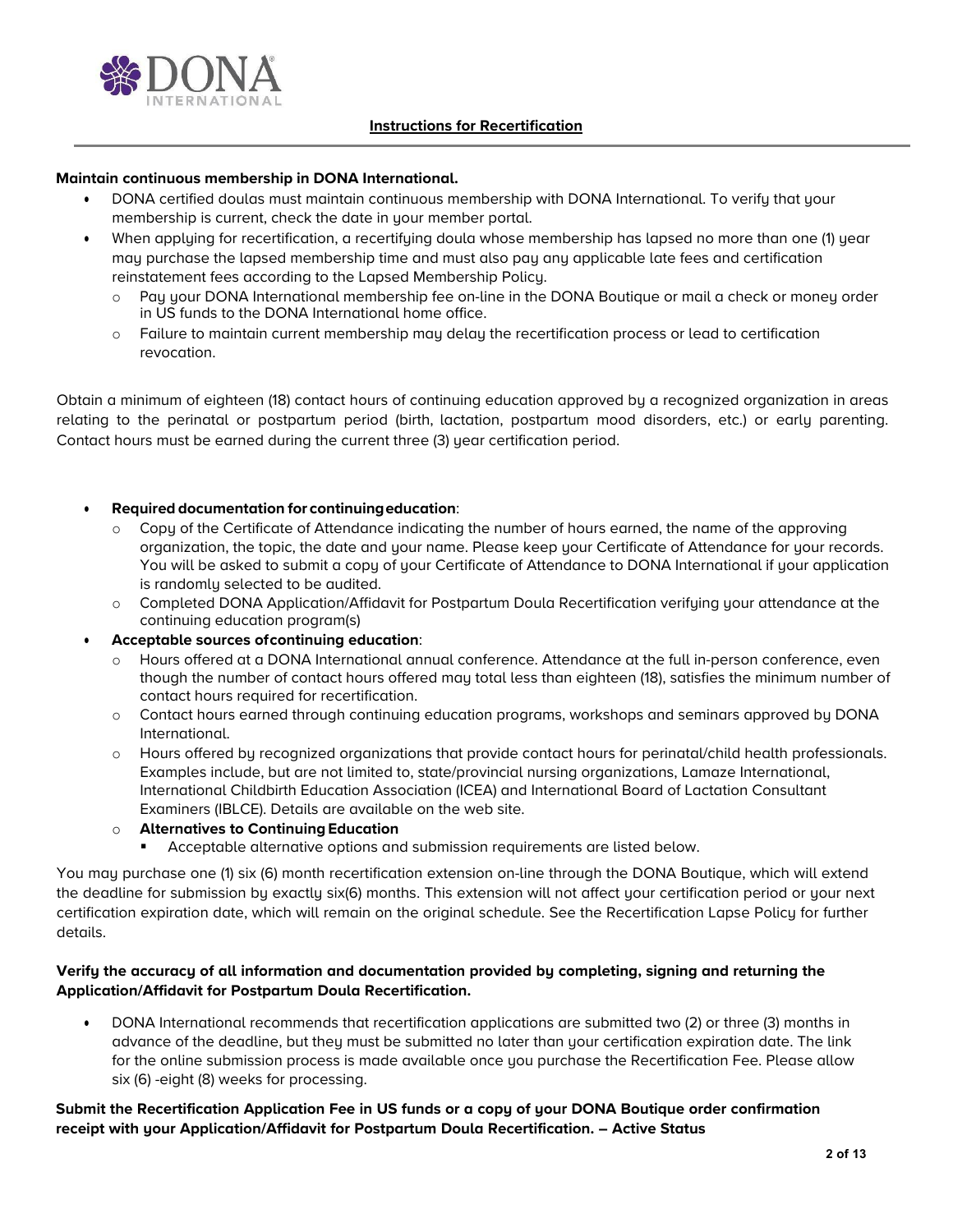

## **Continuing Education Information**

The DONA certified doula is expected to continue to learn and grow professionally and to expand and deepen her/his skills and knowledge by attending continuing education programs for professionals.

Professional organizations use a uniform unit of measurement to record participation in non-credit academic, professional and vocational programs. This serves a number of purposes:

- A uniform unit of measure for continuing education and training
- A nationally recognized unit of measure
- A concept that can be used by different sponsors
- A concept useful in a variety of learning formats
- Criteria by which the quality of learning activities are judged
- A systemic means for program development and delivery
- Criteria by which educational sponsors are evaluated
- The documentation of learning experiences

Most organizations will approve contact hours and some will approve Continuing Education Units(CEUs) or Continuing Education Recognition Points (CERPs).

In order to receive approval for contact hours, an organizer must have formally applied for it and have undergone a review and approval process.

Any organization or program that approves contact hours, CEUs or CERPs will require very specific wording on a certificate of attendance, including an approval number or code. Check your certificate upon receipt, to ensure it includes all the details you need for recertification.

DONA International will accept contact hours (or their equivalent in countries outside of North America) from any of the Approved Providers listed below:

## DONA International

Accredited colleges and universities (1 credit hour equals 15 contact hours)

American Academy of Family Physicians (AAFP)

American Association of Naturopathic Physicians (AANP)

American College of Nurse-Midwives (ACNM)

American College of Obstetricians and Gynecologists (ACOG)

American Dietetic Association (ADA)

American Medical Association (AMA)

American Nurses Association (ANA)

American Physical Therapy Association (APTA) – OB

Section American Psychological Association (APA)

American Public Health Association (APHA)

Any state or provincial or national nurses association or board of nursing

Association of Women's Health, Obstetric, and Neonatal Nurses (AWHONN)

Canadian Association of Midwives (CAM)

Canadian Association of Naturopathic Doctors (CAND)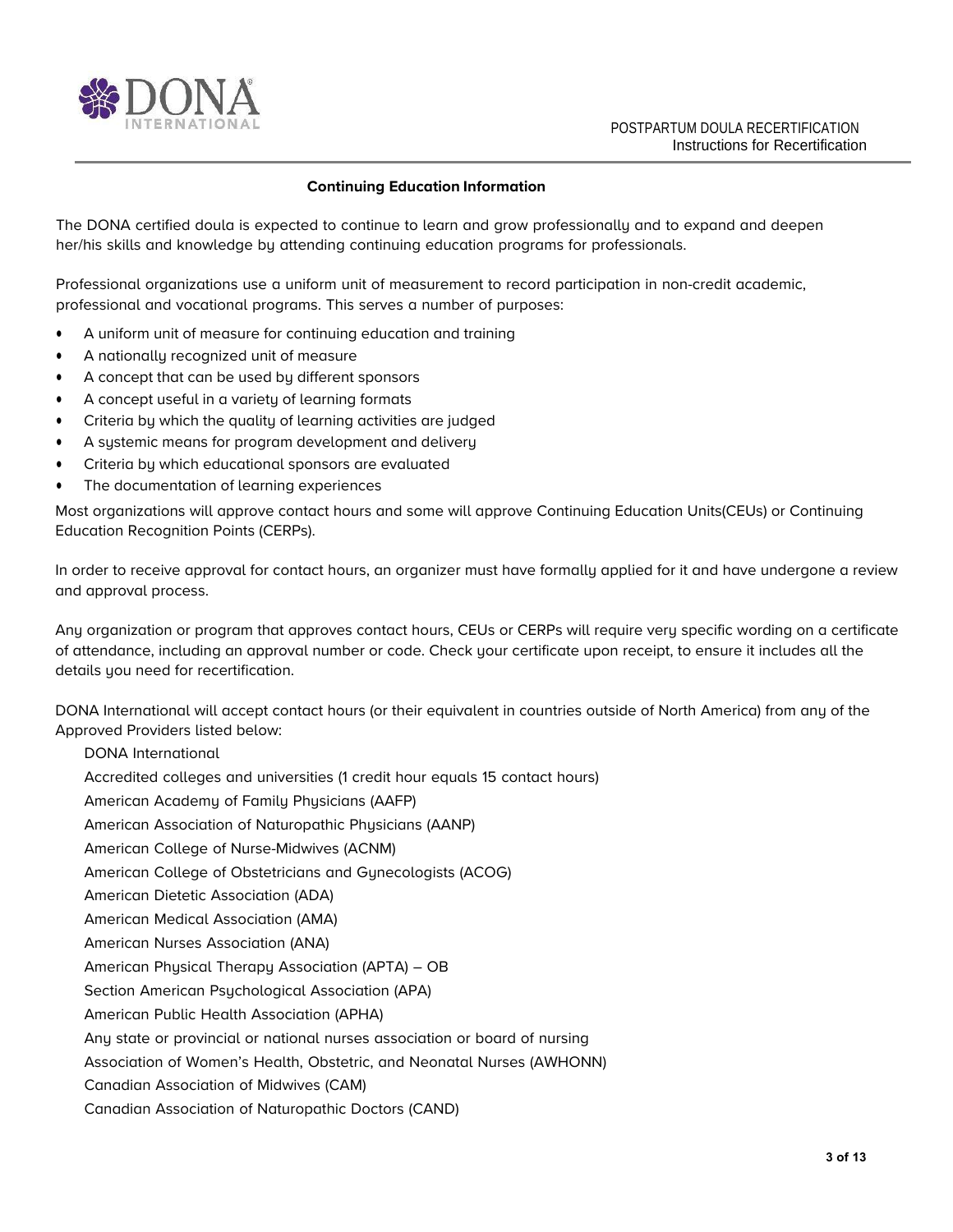



Canadian Psychological Association (CPA) Canadian Public Health Association (CHPA) Childbirth and Postpartum Professional Association (CAPPA) College of Family Physicians of Canada (CFPC) Dieticians of Canada (DC) International Board of Lactation consultant Examiners, Inc. (IBLCE) International Childbirth Education Association (ICEA) International Federation of Gynecology and Obstetrics (FIGO) Lamaze International Mexican Federation of Gynecology and Obstetrics Midwifery Education Accreditation Council (MEAC) National Association for Holistic Aromatherapists (NAHA) National Association of Social Workers (NASW) National Certification Board for Therapeutic Massage & Bodywork (NCBTMB) Society of Obstetricians and Gynecologists of Canada (SOGC) Courses required for doula states'/provinces' and/or countries' registration/certification

For recertification as a doula, the topic should apply to the work of a doula, and the content should not be too clinical or medical, but must be evidence-based.

Examples of Acceptable Topics for Doula:

Recertification Massage in Pregnancy Working with people in labor who have adverse childhood experiences Lactating Solutions Childbirth Educator Training Perspectives on Perinatal Care Postpartum Depression and Mood Disorders Parenting: The Joys and Challenges

Examples of Unacceptable Topics for Doula:

Recertification Neonatal Jaundice: Appropriate Care Plans Interpreting Fetal Heart Tones Counseling on Appropriate Birth Control

If you have taken or plan to take a continuing education course for perinatal professionals that does not offer contact hours from an approved provider listed or equivalent, please contact DONA International to ensure it will be [acceptable. Send an email to C](mailto:CertificationDirector@dona.org)ertificationDirector@dona.org.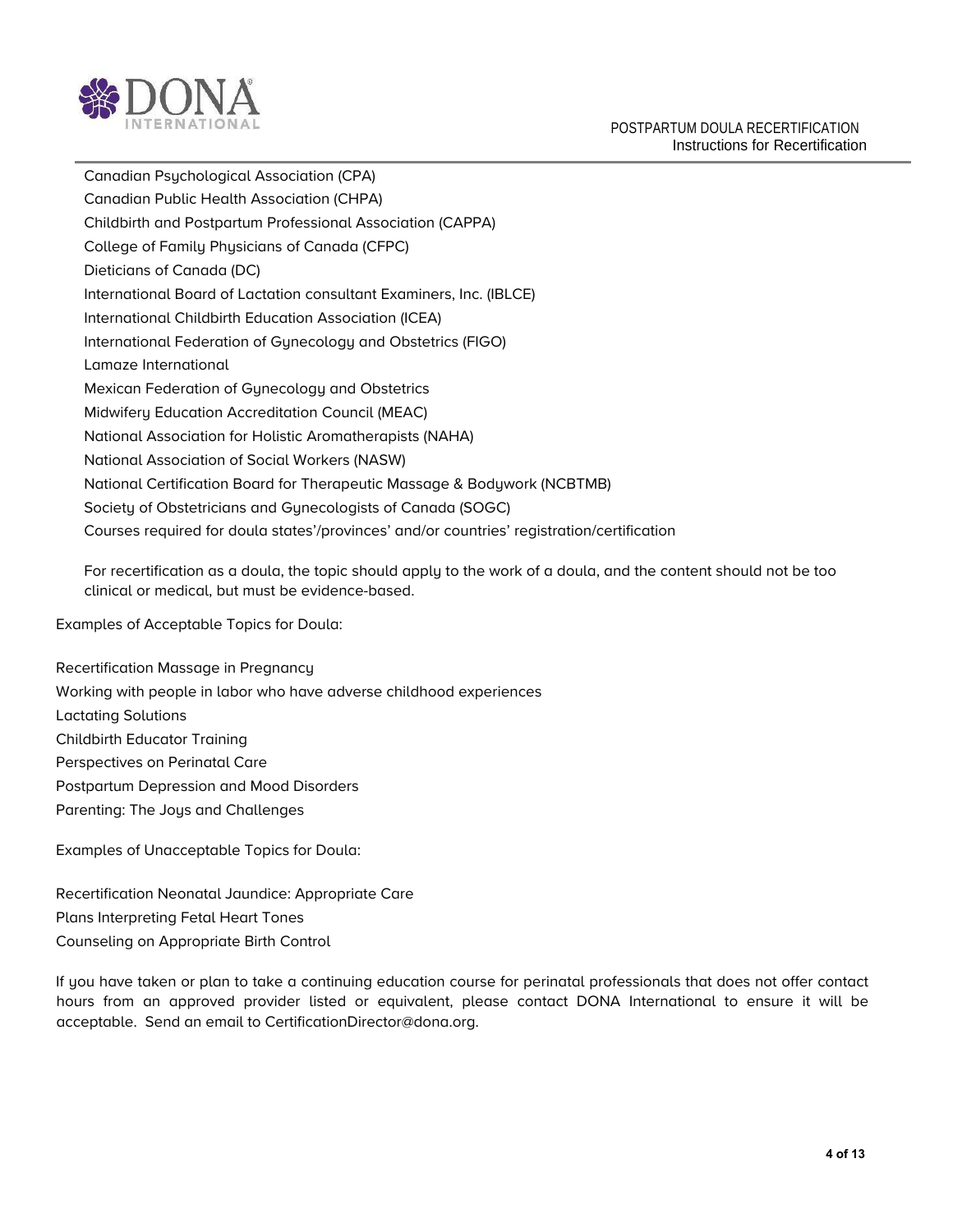

Disclaimer: DONA International is not responsible for the content of any program that has not undergone the rigorous DONA International continuing education review process. It is the responsibility of the doula to evaluate the program to ensure that it meets the DONA International Mission, Statement of Values, Birth Doula Code of Ethics and Standards of Practice, and/or Postpartum Doula Code of Ethics and Standards of Practice.

## **Alternatives to Continuing Education for Recertification**

DONA International is committed to making recertification as available and affordable as possible. The following alternatives for all or part of the continuing education contact hour requirements are approved.

A total of eighteen (18) contact hours are required for recertification as a postpartum doula. It is acceptable to combine alternative contact hours with formal contact hours from recognized organizations that provide contact hours for perinatal/child health professionals. Each alternative option has been assigned a maximum number of available contact hours, which means that there is a limit to the number of contact hours that may be earned for any given activity.

Recertifying doulas accumulating alternative contact hours with any of the following options for Alternatives to Continuing Education must complete the appropriate verification form for each individual activity. Read the instructions thoroughly and complete each verification form accurately for each individual activity, attaching any supporting documentation required and acquiring any necessary signatures.

## **Use Form A, Verification of Alternative Contact Hours, for the following alternative options:**

# **A-1: Give a thirty (30) minute (minimum) presentation about doulas/postpartum support to a hospital, birth center, parents' group, postpartum mood disorder group or doula group.**

- One (1) alternative contact hour per presentation for a maximum of three (3) contact hours
- Documentation required
	- o Form A, Verification of Alternative Contact Hours, signed by the recertifying doula
	- o Title, length and detailed outline of the presentation
	- o Typewritten document stating the number of attendees
	- $\circ$  All evaluations of the presentation turned in bu the attendees. The recertifuing doula is responsible for preparing the evaluation form for the presentation, which must state:
		- Date, time, length and location of the presentation
		- Name of the recertifuing doula who is presenting
		- Title of the presentation
		- Objectives for the presentation

## **A-2:Conduct an independent study of a book or article packet (consisting of five (5) research-based articles concerning one topic) from medical and/or nursing journals pertaining to the childbearing year, parenting or parenting.**

- One (1) alternative contact hour per book or article packet for a maximum of five (5) contact hours
- Documentation required
	- o Form A, Verification of Alternative Contact Hours, signed by the recertifying doula
	- $\circ$  Title of book (including author, publisher, date of publication and number of pages) or title of the five(5) articles (including authors, journal names, dates of publication and number of pages)
	- o Typewritten 300-500 word synopsis of information contained in the book or article packet describing how the information obtained will impact your practice as a postpartum doula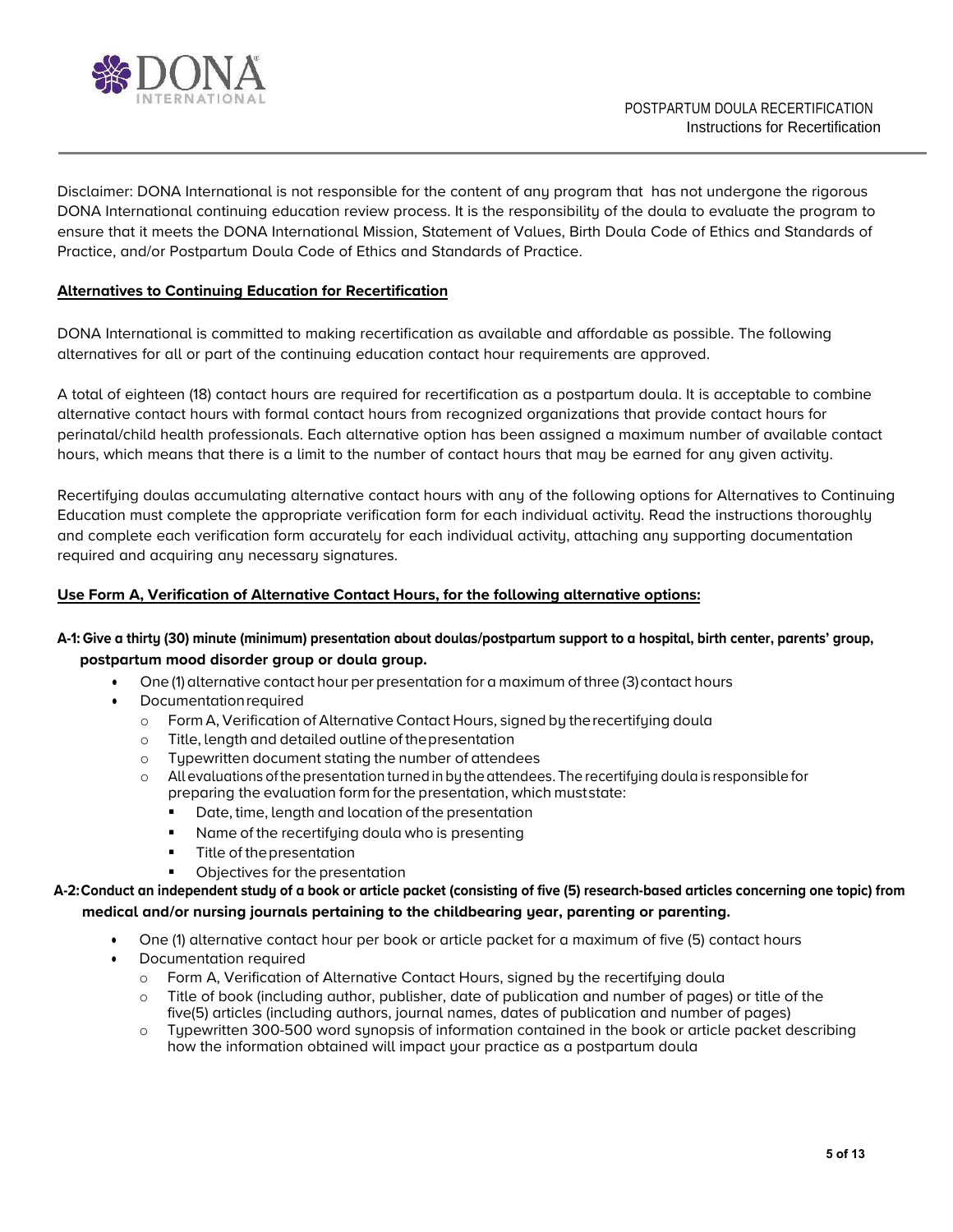

## **A-3: Write, submit and have published a feature story in the International Doula or other recognized childbearing, postpartum or**

- **parenting publication.** The comparative or research article should include relevant references and a bibliography.
	- Two (2) alternative contact hours per article for a maximum of eight (8) contact hours
	- Documentation required
		- o Form A, Verification of Alternative Contact Hours, signed by the recertifying doula
		- o Photocopy of the published article with the recertifying doula's by-line
- **A-4:Listen to a DONA International annual conference recording of a general or plenary session purchased from DONA International or the recording contractor.** Only general sessions (not concurrent sessions) recorded during your current three(3) year certification period qualify. The order form code will either indicate "GS" for a general session or indicate that it is a "plenary" session.
	- One (1) alternative contact hour per recording for a maximum of six (6) contact hours
	- Documentation required
		- o Form A, Verification of Alternative Contact Hours, signed by the recertifying doula
		- o Typewritten 500-600 word synopsis of each general session recording describing how the information obtained will impact your practice as a postpartum doula

## **A-5:Observe an educational film or documentary related to the childbearing year or one specifically designed for birth or postpartum doulas produced by an organization on DONA International's approved list or by another recognized organization in the field of birth or parenting.**

- One (1) alternative contact hour per one (1) hour film or documentary OR two(2) or more films or documentaries that total at least one (1) hour in length for a maximum of five (5) contact hours
- Documentation required
	- o Form A, Verification of Alternative Contact Hours, signed by the recertifying doula
	- o Title of film or documentary, producer, length of feature, date watched
	- o Typewritten 300-400 word summary of film or documentary describing how the information obtained is applicable to your practice as a postpartum doula

## **A-6:Complete an independent comparative self-study of two (2) books having diverse approaches, philosophies or methods on one (1) topic related to the childbearing year or early parenting.**

- Two (2) alternative contact hours per comparative study for a maximum of six (6) contact hours
- Documentation required
	- o Form A, Verification of Alternative Contact Hours, signed by the recertifying doula
	- o Typewritten 500-600 word comparative study describing the similarities and differences in approach of each book and how the information obtained is applicable to your practice as a postpartum doula

## **A-7: Personal experience of adding an infant to your family by birth or adoption (six (6) months old or younger) during your current**

**three (3) year certification period.** Describe the lessons learned during your experience of one or more of the following topics:

- a) Pregnancy and childbirth OR adoption of an infant six (6) months old or younger
- b) Nursing an infant born to you OR inducing lactation for an adopted infant
- c) The early postpartum period consisting of the three (3) months following birth or adoption (the fourth trimester).
- Two (2) alternative contact hours for each chosen topic a), b) or c) listed above for a maximum of six (6) contact hours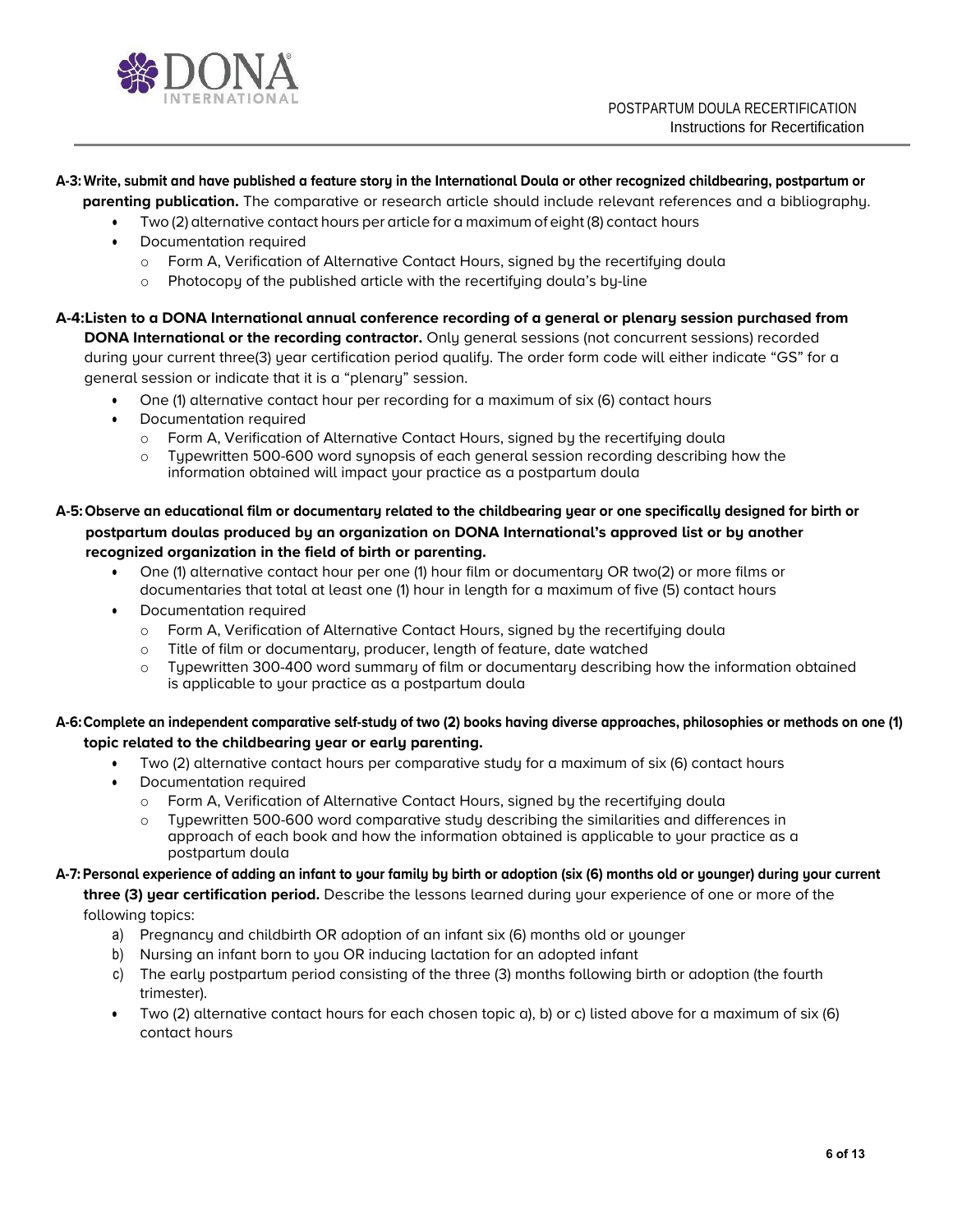

#### • **Documentation required**

- o **Form A,** Verification of Alternative Contact Hours, signed by the recertifying doula
- o A separate typewritten 300-500 word account of each chosen topic a), b) or c) and how the lessons learned by adding an infant to your family are applicable to your practice as a postpartum doula
	- Include all of the following points:
		- An overview of your experience
		- Any challenges you faced
		- Resources utilized
		- Lessons learned that will impact your own work as a postpartum doula
- o **Typewritten statement listing the following information:**
	- Date of infant's birth or date of adoption placement, as applicable
	- **■** Birth weight and length
	- APGAR scores at one and five minutes
	- Infant health concerns or time spent in the neonatal intensive care unit
	- **•** Lactation and/or pumping details, including frequency, patterns and supplementation, as well as whether you had previous lactation experience
	- Whether you had a birth and/or postpartum doula and the length of time and number of hours of any postpartum doula support
	- Additional family details, such as the number of siblings, their ages and a list of other household family members
- **A-8:Research, develop, write and submit curriculum for an original continuing education program and have it approved for contact hours by DONA International.** The intent of this continuing education alternative is for the recertifying postpartum doula to develop her knowledge of a topic relevant to her own postpartum doula practice, add to her knowledge base and develop a way to share that information with other doulas and perinatal health professionals.
	- Three (3) alternative contact hours per one (1) approved contact hour of presentation time for a maximum of twelve (12) contact hours for this activity
	- Documentation required
		- o Form A, Verification of Alternative Contact Hours, signed by the recertifying doula
		- o Copy of curriculum approval notification from DONA International
		- o Title, objectives, program number, date of approval, number of approved contact hours and name(s) of instructor(s) approved to present this program
		- o Typewritten statement signed by the recertifying doula confirming either
			- "I researched and developed this original program by myself and plan to teach it by myself. No one else may claim this original program development for continuing education."–OR–
			- "I researched and developed this original program jointly with and we plan to teach this program together. We both may claim this program development independently for recertification."

#### **Use Form B, Verification of Alternative Contact Hours, for the following alternative options:**

- **B-1:Attend an organized educational event for perinatal professionals not offering formal contact hours or not sponsored by a recognized organization.** Examples of programs that would qualify are hospital in-services, presentations for birth or postpartum professionals given at a local lactation center, lactation group or doula group meeting or presentations at a DONA International state/provincial/area meeting, as well as other professionally sponsored events.
	- One (1) alternative contact hour per one (1) hour of presentation time for a maximum of five (5) contact hours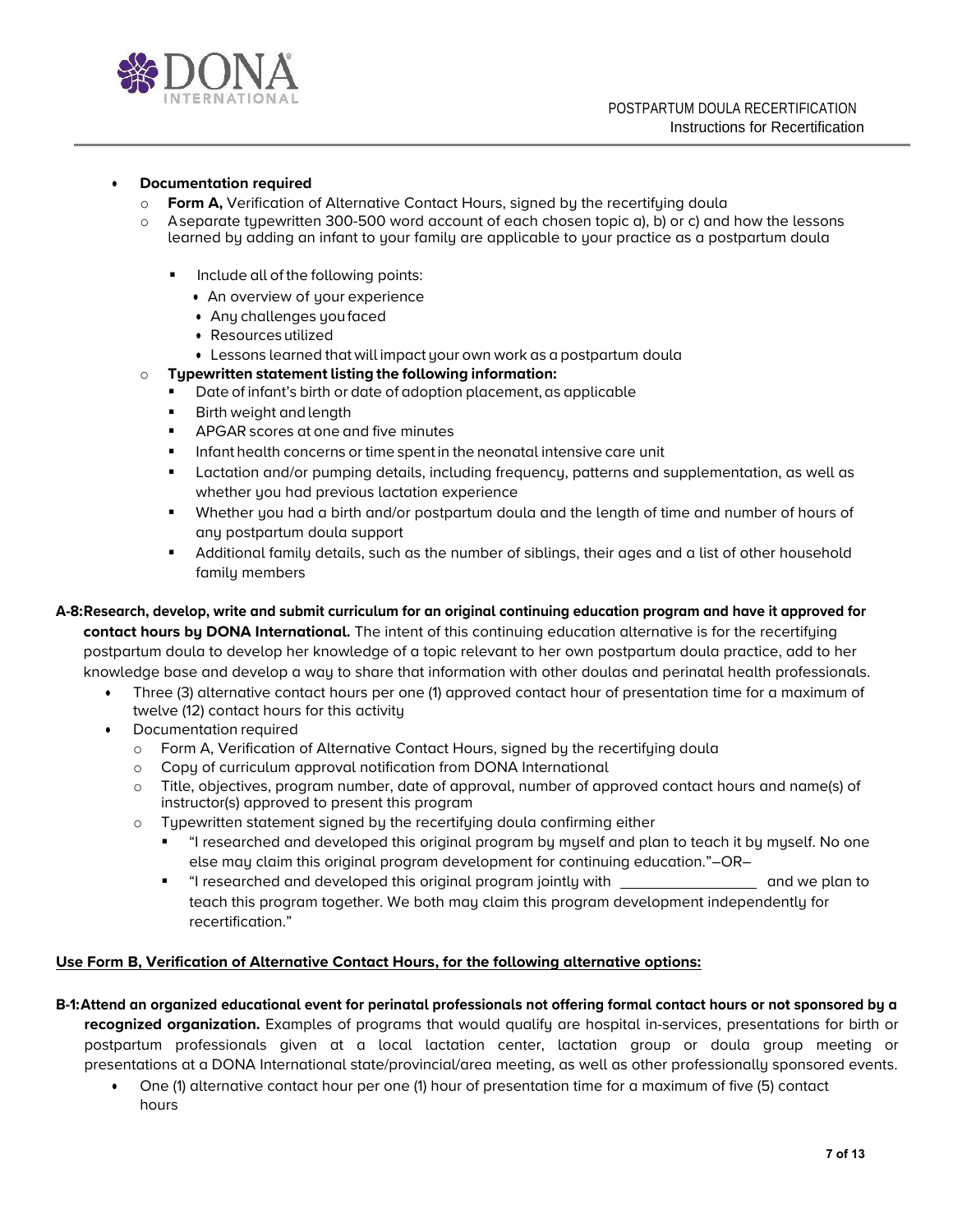

#### • **Documentation required**

- o **Form B**, Verification of Alternative Contact Hours, signed by the recertifying doula AND the instructor or administrator of the educational event
- o Copy of the Certificate ofAttendance, if available
- o Typewritten statement including the following information:
	- Title or topic of presentation, length of presentation and target audience
	- Name and credentials of presenter(s)
- o Typewritten 300-500 word synopsis of presentation and description of how the information obtained will impact your practice as a postpartum doula
- **B-2 Observe a lactation consultant or another DONA certified postpartum doula working with clients for a minimum of four (4) hours**. This means that you should have no other responsibilities during the time of observation, but you are fully and exclusively focused on the professional you are observing. The observed professional may be contacted to confirm this experience.
	- Four (4) hours of observation = one (1) alternative contact hour for a maximum of four (4) contact hours
	- Documentation required
		- o Form B, Verification of Alternative Contact Hours, signed by the recertifying doula AND by the observed midwife, physician, lactation consultant or doula
		- o Typewritten statement including the following information:
			- Total number of hours observed during the specified time period and on which date(s)
			- Observed professional's name, title, mailing address, e-mail address and phone number
		- o Typewritten account indicating at least three (3) items you learned from this observation and how the experience will impact your practice as a postpartum doula
- **B-3: Serve as a preceptor for a doula pursuing certifications. A preceptor is a certified postpartum doula who arranges for a doula pursuing certification to shadow her at work with the preceptor's client.** A doula pursuing certification is a doula who has attended a postpartum doula workshop and is actively working towards certification. The postpartum doula pursuing certification may be contacted for verification of the experience.
	- Five (5) alternative contact hours per doula pursuing certification per support experience for a maximum of ten (10) contact hours
	- Documentation required
		- o Form B,Verification ofAlternative Contact Hours, signed by the recertifying doula AND by the postpartum doula pursuing certification
		- o Typewritten statement including the following information:
			- Name of doula pursuing certification, mailing address, e-mail address and phone number
			- Date and location of the workshop the doula pursuing certification attended and the name of the postpartum doula trainer
			- **•** Date(s), location, age of newborn, arrival and departure times and total number of hours that the doula pursuing certification shadowed
		- o Typewritten account indicating at least three (3) items you demonstrated, taught or discussed at this support experience for the benefit of the postpartum doula pursuing certification
- **B-4: Attend a support group or meeting relating to the childbearing year or parenting.** Examples of support groups or meetings that would qualify include La Leche League, ICAN, bereaved parents, postpartum support groups or parents of multiples. The group or meeting should be selected to enhance the postpartum doula's education and effectiveness and must be led by someone other than the recertifying doula.
	- One (1) alternative contact hour per support group or meeting for a maximum of five (5) contact hours
	- Documentation required
		- Form B, Verification of Alternative Contact Hours, signed by the recertifying doula AND by the group leader/facilitator/moderator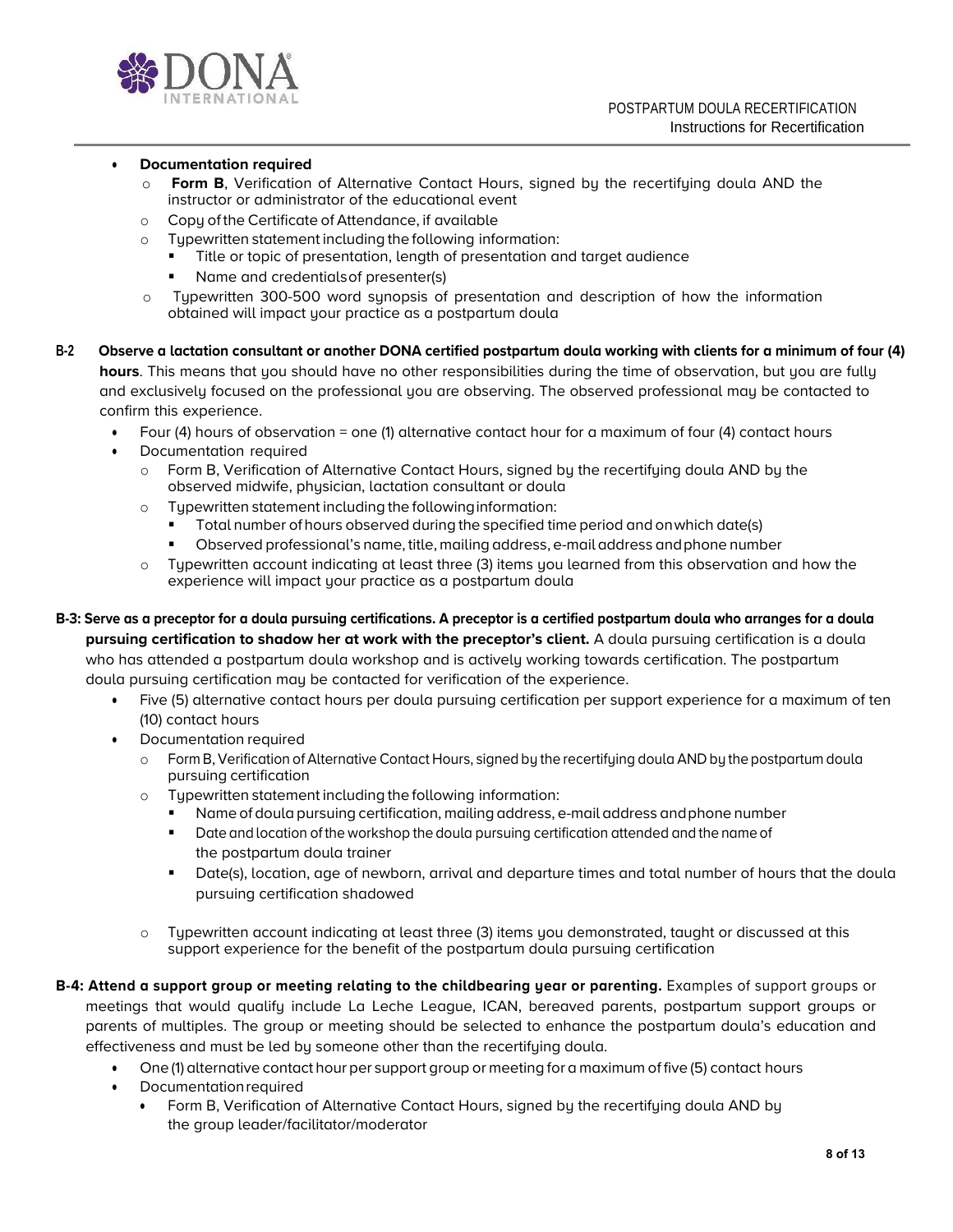

Type written statement indicating the number of people in attendance, the topic covered and the date and length of the meeting

- Typewritten statement (50-100 words) explaining how attending this meeting or support group will impact your practice as a postpartum doula
- B-5: Attend another entire DONA approved postpartum doula workshop, taught by a trainer other than your original trainer and other **than a trainer whose workshop you may have previously attended for alternative continuing education; OR attend an entire DONA approved birth doula workshop**. The trainer may becontacted for verification.
	- Eighteen (18) alternative contact hours per workshop attended in its entirety (partial credit will not be granted)
	- Documentation required
		- o Form B, Verification of Alternative Contact Hours, signed by the recertifying doula AND by the DONA approved birth or postpartum doula trainer
		- o Copy of the Certificate of Attendance signed by the trainer(s), which must indicate the dates and location of the workshop, as well as the recertifying doula's name
		- o Typewritten statement indicating
			- Name(s) of the trainers
				- Dates and location of the workshop
			- Whether it was a DONA approved birth or postpartum doula workshop
			- Include a signed statement by the trainer(s), as follows:

"I/We, [name(s) of trainer(s)], verify that [name of recertifying doula] attended the above-named doula workshop in its entirety and that this recertifying doula has not previously attended a postpartum doula workshop taught by me/us."

- If attending another postpartum doula workshop, provide the name(s) of your original trainer(s) and the dates and location of the original workshop
- **B-6: Lead and facilitate a support group relating to the perinatal or postpartum period or a meeting for doulas and other perinatal or postpartum professionals.** Examples of support groups or meetings that would qualify include La Leche League, ICAN, bereaved parents, postpartum mood disorder, parents of multiples or related support groups or meetings for parents; or meetings for doulas and/or other perinatal or postpartum professionals. The support group or meeting should include the presentation of a prepared topic(minimum 20minutes) followed by a group discussion, both facilitated by the recertifying doula.
	- One (1) alternative contact hour per meeting (minimum ofone hour) fora maximum of five (5) contact hours
	- **Documentation required** 
		- o Form B, Verification of Alternative Contact Hours, signed by the recertifying doula AND by a participant of the support group or meeting. The participant may be contacted to verify information.
		- o Typewritten statement indicating the following:
			- Name or type of support group or meeting
			- Date, time, length and location of the support group or meeting
			- Topic presented and objectives
			- Number of peoplein attendance
		- $\circ$  Tupewritten statement (100-300 words) explaining how preparing and presenting this topic and facilitating the discussion that followed will enhance your postpartum doula practice

#### **Submit your recertification application through the online submission process. The receipt for the Recertification Fee will contain the link and instructions for the online submission process.**

The DONA Certification Committee audits a percentage of recertification candidate applications. Please keep copies of all recertification documents for your records. The recertifying doula being audited is given thirty (30) days to provide the requested documentation in support of her/his recertification application. Unaudited recertifying doulas are required to retain records of all documentation.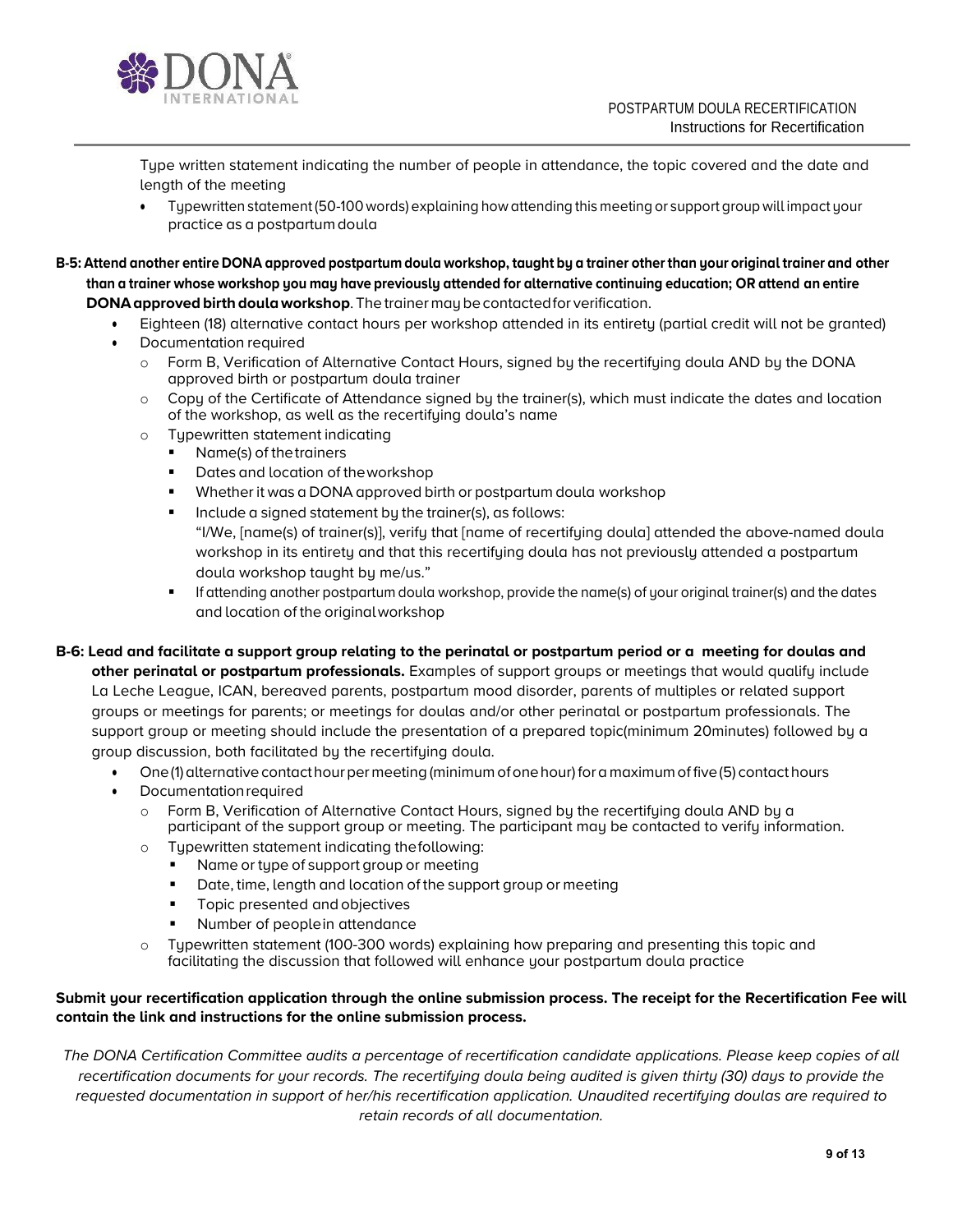

#### **APPLICATION/AFFIDAVIT FOR POSTPARTUM DOULA RECERTIFICATION**

*Please print legibly and complete the form in its entirety*

| First and Middle Name:                   |  |               | Last Name:               |             |             |             |
|------------------------------------------|--|---------------|--------------------------|-------------|-------------|-------------|
| Your Name for Web Site Referral Listing: |  |               |                          |             |             |             |
| <b>Mailing Address:</b>                  |  |               |                          |             |             |             |
| City:                                    |  |               | State/Province:          |             |             |             |
| Zip/Postal Code:                         |  |               | Country:                 |             |             |             |
| Referral Phone Number:                   |  |               |                          | $\Box$ Cell | $\Box$ Work | $\Box$ Home |
| <b>Referral Email Address:</b>           |  |               |                          |             |             |             |
| Orig.Cert.:<br>(month/year)              |  | Cert. ID No.: | Current Cert. Exp. Date: |             |             |             |

- ❑ Ipurchased a six (6) month extension forthis recertification period (copy ofreceipt enclosed;check# orOrder Confirmation# )
- ❑ I wish to receive referrals and remain on the DONA International website referral listing and will update my information myself through the Member Login.
- ❑ I do not want referrals at this time and will update my information myself through the Member Login.

The following must accompany this Application. Please make note that all are enclosed

- ❑ Recertification Application fee
	- ❑ Check or Money Order# made payable to DONA International enclosed
	- ❑ I paid the Recertification Active Status fee on-line, Order Confirmation # (copy of receipt enclosed)
- ❑ This signed Application/Affidavit for Postpartum Doula Recertification
- ❑ All Alternative Continuing Education forms and supporting documentation, as required

#### **Apply through the online submission process, link provided in email receipt of the Recertification Fee**

Please read and attest to the following statements:

- ❑ I have completed at least eighteen (18) contact hours of continuing education approved by a recognized organization in a birth and/or parenting related field OR the equivalent of eighteen (18) contact hours of alternative continuing education OR a combination thereof during my current three (3) year certification period.
	- ❑ I have completed the chart on page 2 of this Application with detailed information.
- ❑ I have maintained continuous membership in DONA International during my current three (3) year certification period. Membership expiration date:
- ❑ I am keeping for my records a copy ofall the documents mailed to DONA International with this Application.
- ❑ I agree to retain all associated documents not submitted with this Application and to provide these documents to DONA International within thirty (30) days of an audit request from the DONA Certification Committee.
- ❑ I have once again read and agree to abide by the current DONA International Standards of Practice and Code of Ethics for postpartum doulas.

With my signature I verify that the above information is true and complete.

| Signature of recertifying postpartum doula |           | Date                   |
|--------------------------------------------|-----------|------------------------|
| Office use only:                           |           |                        |
| Daterec'd:                                 | File No.: | Membership Expiration: |
|                                            |           |                        |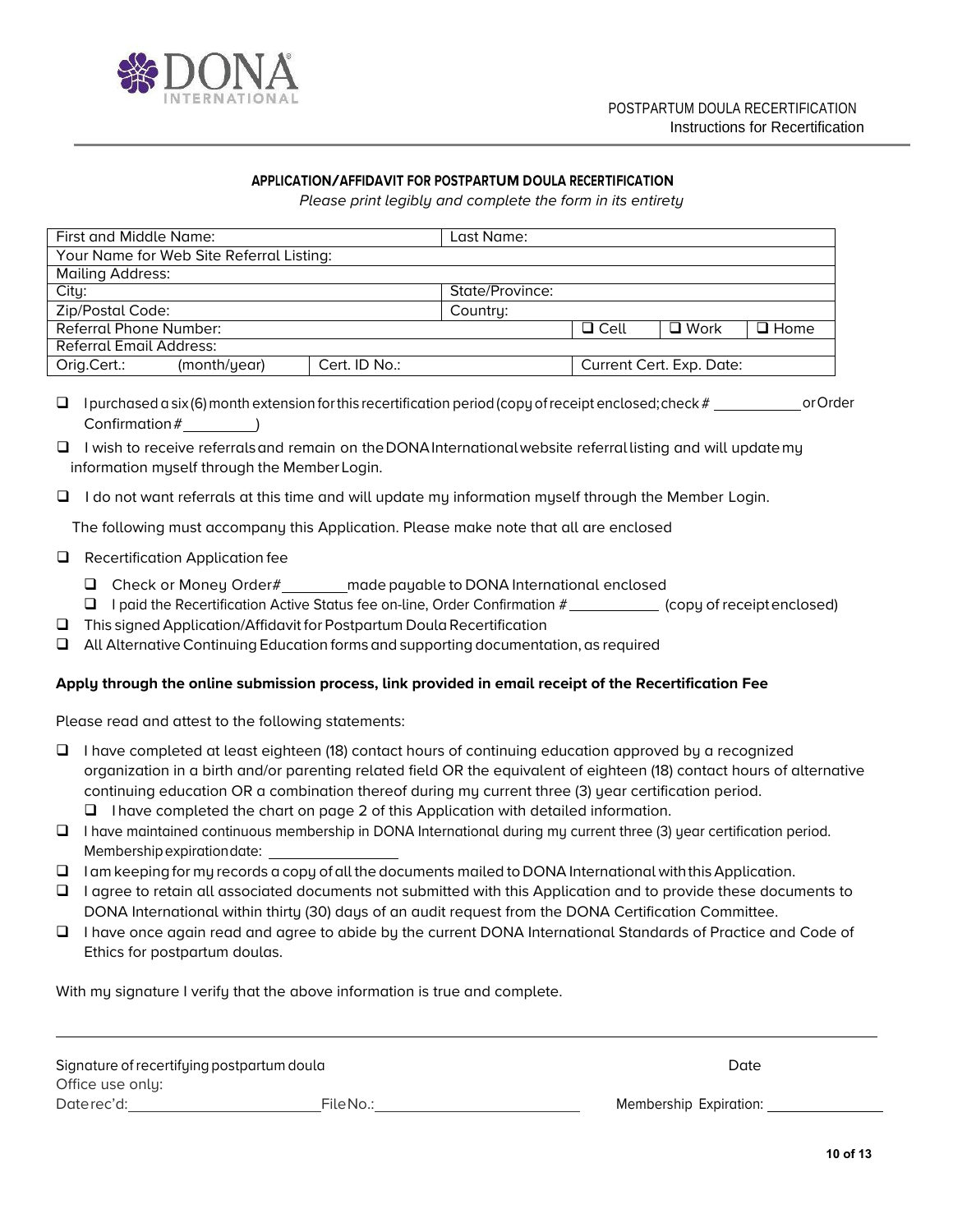

# **APPLICATION/AFFIDAVIT FOR POSTPARTUM DOULA RECERTIFICATION Page 2 – Chart of Contact Hours Earned**

*Please print legibly and complete the form in its entirety. Permission is granted to copy this form, as necessary*

Recertifying Doula'sName:

| Date(s) | Title or brief description of continuing education approved by a<br>recognized organization in a perinatal, postpartum and/or<br>early parenting related field | Approving organization | Number of contact<br>hours earned |
|---------|----------------------------------------------------------------------------------------------------------------------------------------------------------------|------------------------|-----------------------------------|
|         |                                                                                                                                                                |                        |                                   |
|         |                                                                                                                                                                |                        |                                   |
|         |                                                                                                                                                                |                        |                                   |
|         |                                                                                                                                                                |                        |                                   |
|         |                                                                                                                                                                |                        |                                   |
|         |                                                                                                                                                                |                        |                                   |
|         |                                                                                                                                                                |                        |                                   |
|         |                                                                                                                                                                |                        |                                   |
|         |                                                                                                                                                                |                        |                                   |
|         | Total number of contact hours earned                                                                                                                           |                        |                                   |

| <b>DONA</b> |         |                                                                      | Number of                  |
|-------------|---------|----------------------------------------------------------------------|----------------------------|
| Form        |         |                                                                      | <b>Alternative Contact</b> |
| A or B      | Date(s) | Title / Brief Description of Alternative Continuing Education Option | <b>Hours Earned</b>        |
|             |         |                                                                      |                            |
|             |         |                                                                      |                            |
|             |         |                                                                      |                            |
|             |         |                                                                      |                            |
|             |         |                                                                      |                            |
|             |         |                                                                      |                            |
|             |         |                                                                      |                            |
|             |         |                                                                      |                            |
|             |         |                                                                      |                            |
|             |         | Total number of alternative contact hours earned                     |                            |
|             |         |                                                                      |                            |
|             |         | TOTALOFALLCONTACTHOURSEARNED:                                        |                            |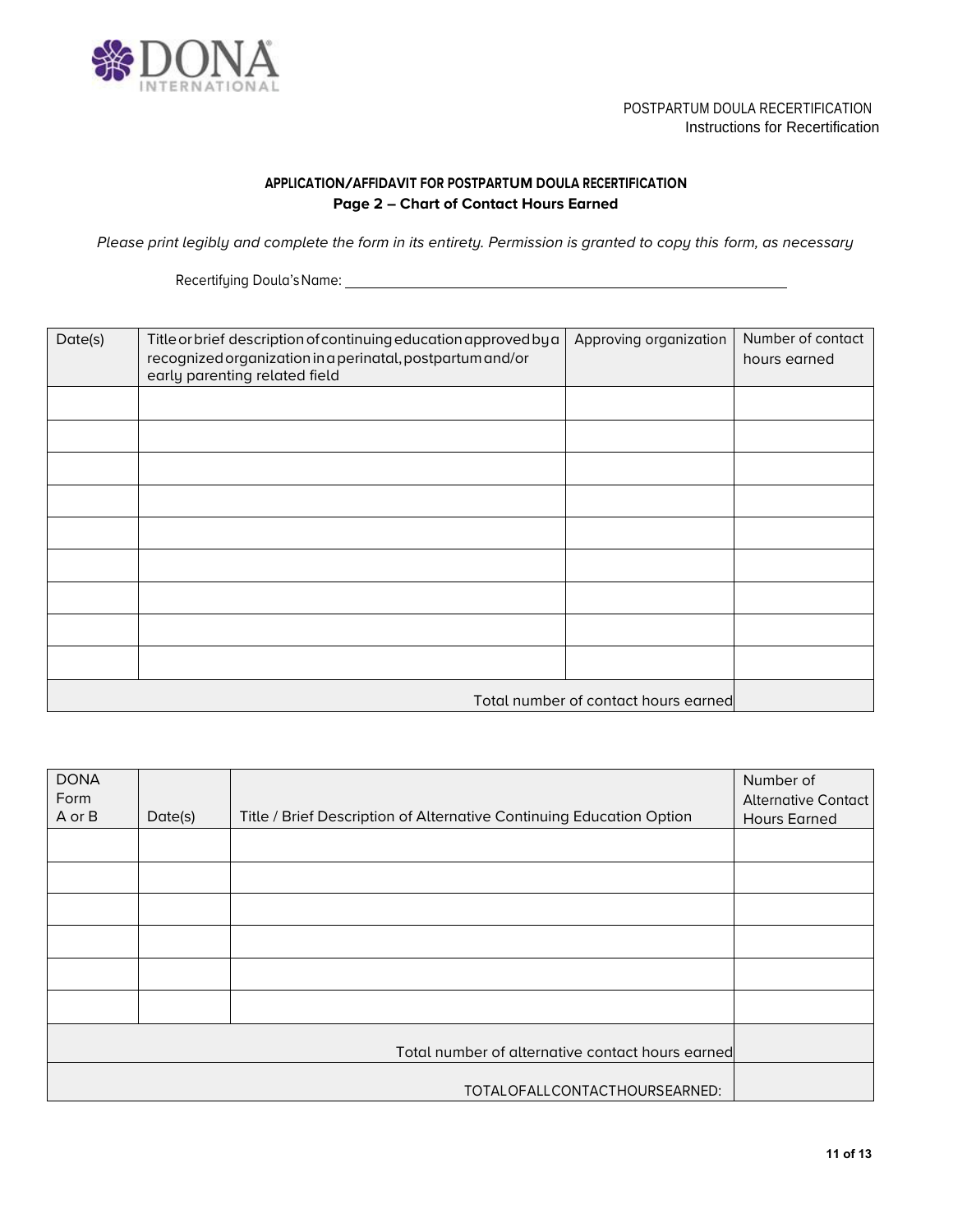

## **FORM A VERIFICATION OF ALTERNATIVE CONTACT HOURS FOR POSTPARTUM DOULA RECERTIFICATION**

*Please print legibly and complete the form in its entirety. Use a separate form for each option. No more than the maximum number of earned alternative contact hours allowed per option. Permission is granted to copy this form as often as necessary.* 

Use this **Form A** to verify contact hours earned through the alternative contact hour options listed below and outlined in further detail in the document, Alternatives to Continuing Education for Recertification:

- ❑ A-1 Give a presentation about doulas/postpartum support to a hospital, birth center, parents' group, postpartum mood disorder group or doula group
- ❑ A-2 Conduct an independent study of a book or article packet (consisting of five (5) research-based articles) from medical and/or nursing journals pertaining to the childbearing year, postpartum or parenting.
- ❑ A-3 Write, submit and have published a comparative or research article with references and a bibliography published as a feature story in the International Doula or other recognized childbearing, postpartum or parenting publications.
- ❑ A-4 Listen to a DONA International annual conference recording purchased from DONA International or the recording contractor. Only general sessions (not concurrent sessions) recorded during your current three (3) year certification period qualify.
- ❑ A-5 Observe an educational film or documentary related to the childbearing year or one specifically designed for birth or postpartum doulas produced by an organization on DONA International's approved list or by other recognized organizations in the field of birth or parenting.
- ❑ A-6 Complete an independent comparative self-study of two (2) books having diverse approaches, philosophies or methods on a topic related to the childbearing year or early parenting.
- ❑ A-7 Personal experience of adding an infant to your family by birth or adoption (six (6) months old or younger) during your current three (3) year certification period.
- ❑ A-8 Research and develop curriculum for a continuing education program and have it approved for contact hours by DONA International.

Alternative contact hour option: Date completed:

Numberof alternativecontacthours earned for thisoption out of a maximum allowable of

❑ Iconfirm that I have attached any and all required documentation in addition to this **Form A** to support the alternative contact hour option and outlined in the document, **Alternatives to Continuing Education for Recertification.**

Nameof recertifyingdoula and the state of the Signature Signature Date Date